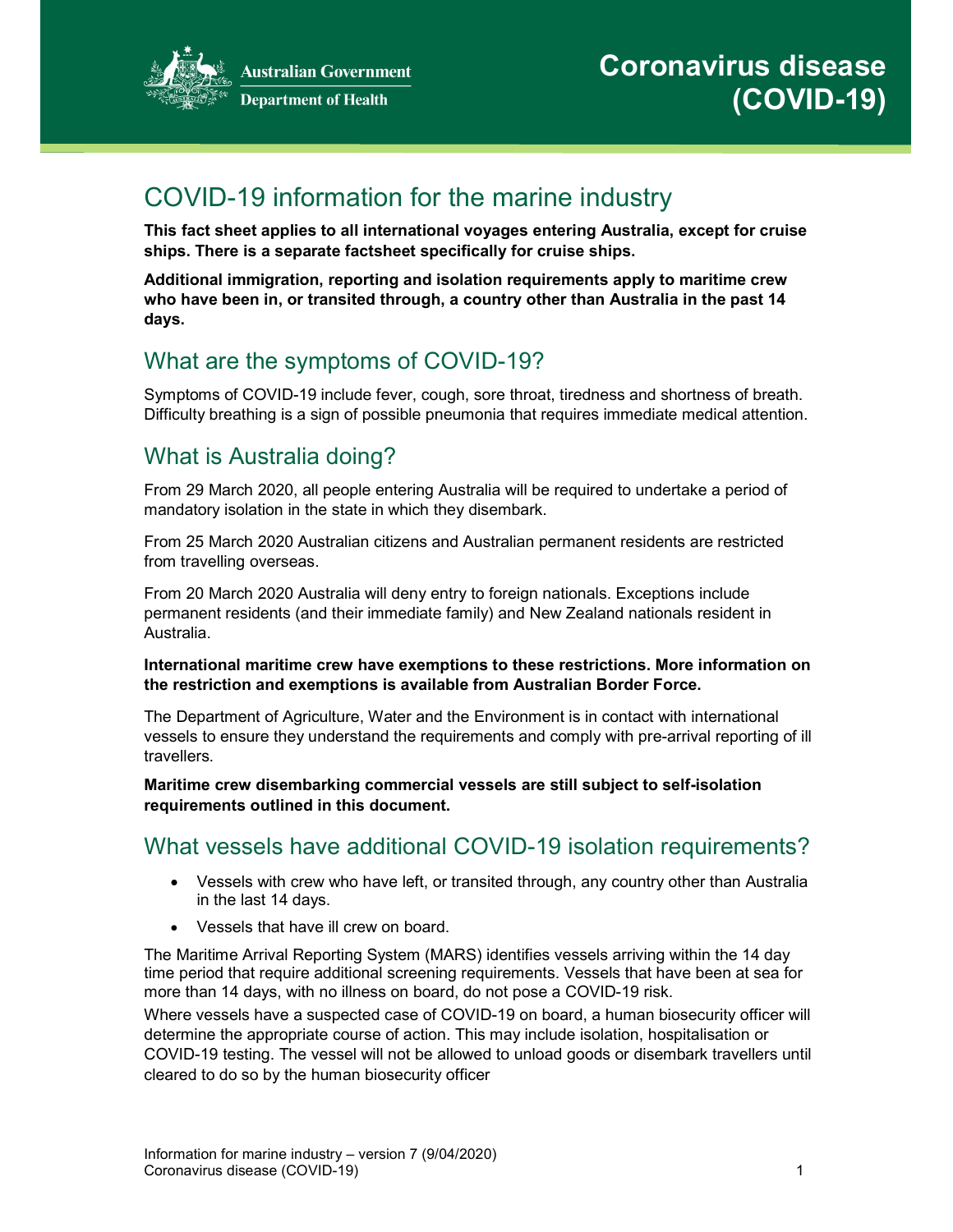### What should commercial vessels do if a crew member is ill?

As per the normal pre-arrival reporting process, it is a legal requirement to report all crew who have been ill through the MARS. The ill crew member should isolate on the vessel in a single cabin until further direction is given by a biosecurity officer or human biosecurity officer.

A biosecurity officer will then meet the vessel to screen for COVID-19 and other serious infectious diseases. Biosecurity officers do this by administering the Traveller with Illness Checklist (TIC) to the ill crew member, or by discussing case diagnoses with the vessel's doctor.

Depending on the outcome of the TIC, a state and territory human biosecurity officer will provide advice to the biosecurity officer. The biosecurity officer will tell the vessel master what they need to do next. A biosecurity officer or human biosecurity officer may also issue directions for the management of a suspected case of COVID-19 and contacts of that person.

If testing for COVID-19 is recommended by a human biosecurity officer, the vessel will be directed to berth at a port and the ill person can either be tested at the port or transferred to a medical facility. This will be at the discretion of a human biosecurity officer. A health care worker will not board a vessel at anchorage and a port authority should not stop a vessel berthing because of an ill traveller.

#### What if a crew member requires medical attention?

Notifying a biosecurity officer will not interfere with the vessel being met by medical or ambulance services. The operator of the vessel is responsible for requesting medical or ambulance services. The operator should inform medical or ambulance services if anyone on board has been in contact with a confirmed case of COVID-19, and the travel history of the ill passenger and the vessel over the past 14 days.

#### What are the requirements for international maritime crew?

Maritime crew are exempt from the mandatory isolation requirement and are instead required to self-isolate at their accommodation, or on the vessel. Self-isolation means that when not in transit they should remain at their accommodation and not attend public places or have visitors. Detailed information can be found in the isolation guidance information on Health's website www.health.gov.au/covid19-travellers

The isolation period is for 14 days since anyone on the vessel was last in an international port. Time at sea counts towards the 14 days of self-isolation if no illness has been reported onboard. Crew signing off commercial vessels that have spent greater than 14 days at sea, with no known illness on-board, do not need to self-isolate on arrival.

### Can disembarking crew who are required to self-isolate fly home within Australia or take public transport?

Crew should firstly follow any instruction given to them by biosecurity officers, state or territory health authorities, or Australian Border Force officers, at the time of disembarkation. Crew should also check any domestic isolation requirements and exemptions with the relevant State or Territory Health Authority if transiting domestically.

Providing no alternate advice has been given, crew who are not ill can travel domestically to reach their accommodation within Australia to complete their self-isolation period. For isolation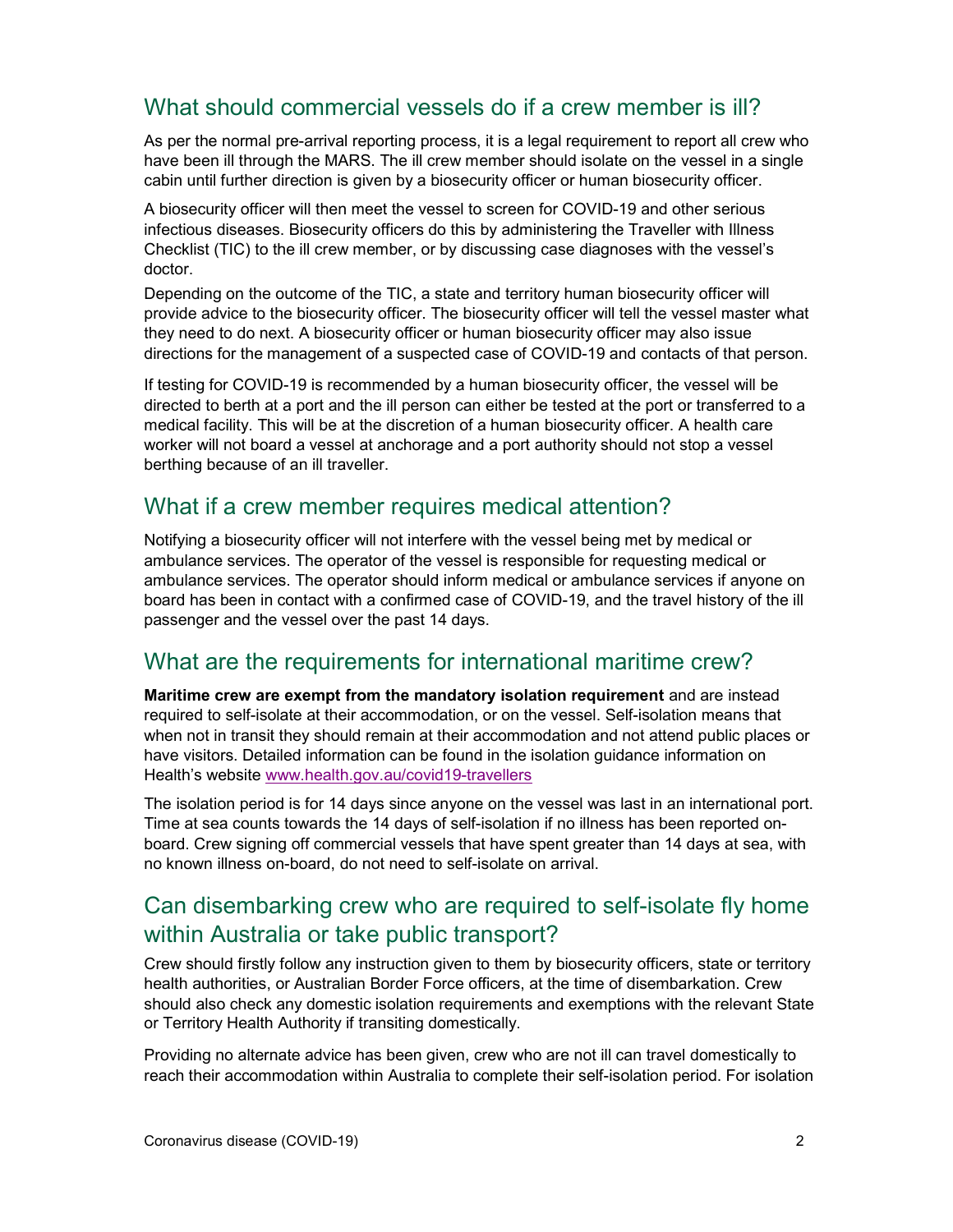period concessions and precautions for maritime crew, refer to advice from the Australian Border Force.

### Do international crew flying into Australia to join a commercial vessel need to self-isolate?

On arrival in Australia, additional health recommendations apply to international crew. International crew:

- May take a domestic flight/s in Australia to their final destination to meet their vessel but must self-isolate at their accommodation if they have a layover at any time
- Must proceed directly to the vessel and must self-isolate at their accommodation if not joining the vessel immediately
- Who are ill, must not join a vessel and should seek medical assistance
- Are permitted to undertake vessel functions and must wear PPE while performing these functions

Joining a vessel taking domestic legs within the 14 day self-isolation period, will result in the 14 day isolation requirement recommencing for the vessel and all crew on-board.

#### How can the marine industry reduce the risk to the crew of commercial vessels?

Crew should be advised to continue to follow existing employer infection prevention work instructions when in contact with anyone who is unwell, including the use of PPE when recommended by employer work instructions.

Person-to-person spread of COVID-19 can occur, but it is not yet understood how easily this happens. The following measures will help reduce the risk of illness on board commercial vessels:

- Crew should be encouraged to practise good hand hygiene and good sneeze/cough hygiene:
	- o Wash hands often with soap and water, or use alcohol-based hand sanitiser, before and after eating as well as after attending the toilet; and
	- $\circ$  Cough and sneeze into the elbow or a clean tissue, dispose of the tissue and use alcohol based hand sanitiser
	- o If unwell, avoid contact with others (stay more than 1.5 metres from people).
- Crew should be encouraged to avoid touching the face (mouth, eyes, and nose) with unwashed or gloved hands.
- Crew should use appropriate PPE if close contact with an ill person is required.
- If PPE is used, it should be fitted and worn properly.
- Vessel should ensure appropriate cleaning and disinfection activities are undertaken.

#### What cleaning and disinfection activities are appropriate for commercial vessels?

Commercial vessels should follow existing protocols for cleaning and disinfection.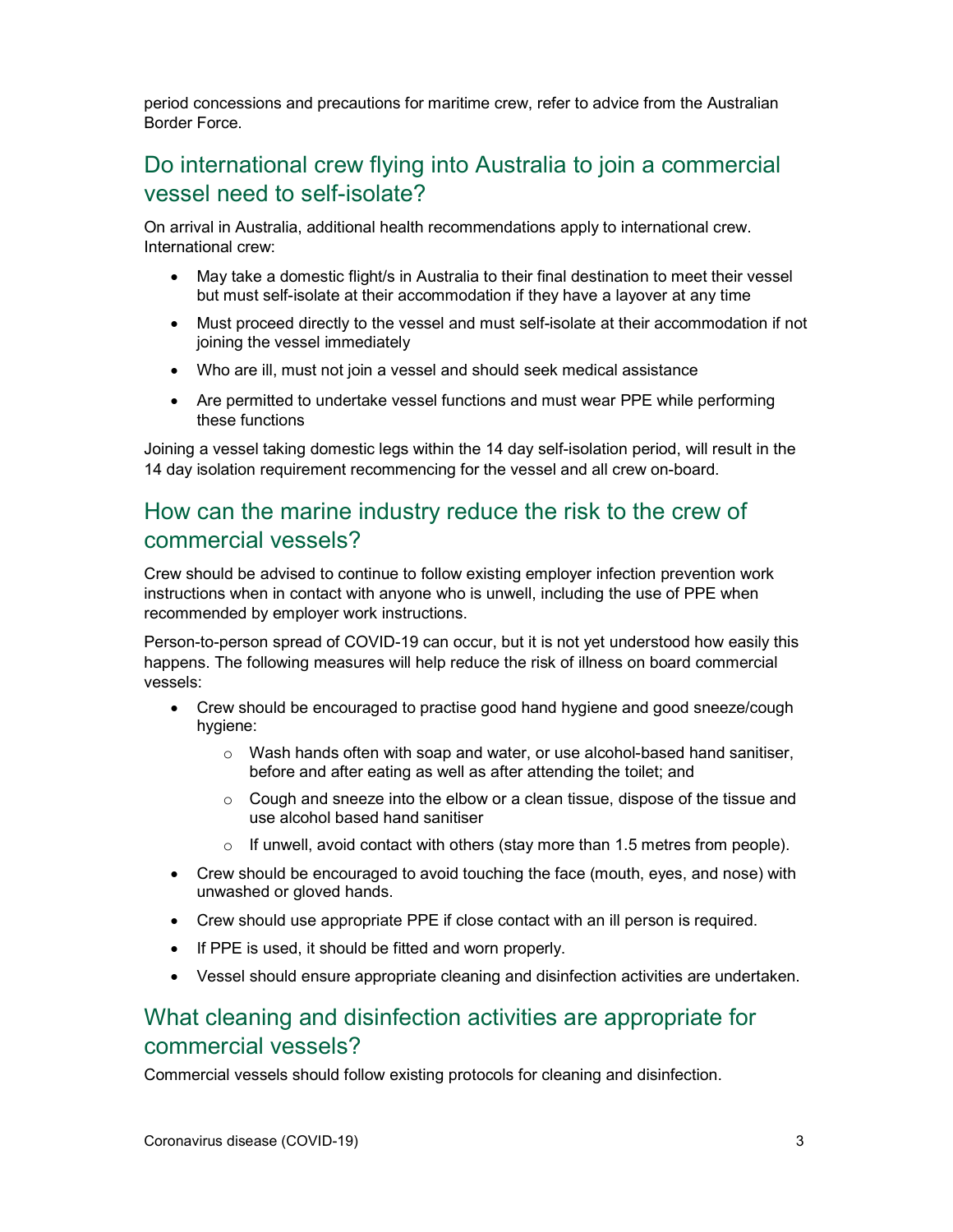Environmental cleaning and disinfection guidelines are being developed by an expert group and will be published in future updates of this factsheet when available. The following are general recommendations for cleaning and disinfection practices:

#### Routine Sanitation

Routine cleaning and disinfection practices are essential in minimising the spread of infection. Increasing the frequency of routine cleaning and disinfection of frequently touched surfaces is an important measure in controlling the spread of infection (such as hand rails, guard rails, dogs, hatch combings, shared navigation equipment, chair backs and arms). It is recommended that all vessels arriving from areas affected by COVID-19 thoroughly clean and disinfect frequently touched areas.

#### Response to an ill crew member

Following identification of a crew member with COVID-19, the local public health unit should be contacted for specific guidance on areas to be disinfected and disinfection procedures.

#### Other considerations

Baggage and Packages:

 No additional precautions are recommended for baggage and packages that accompany ill crew members. Routine precautions are recommended.

Waste Management:

- No additional precautions are recommended for the handling of standard waste. All personnel handling waste should use standard precautions and perform hand hygiene after removing personal protective equipment.
- Waste disposal and destruction should be conducted according to standard protocols, legislation and regulations.

#### How can the marine industry reduce the risk to marine industry staff (e.g. stevedores)?

Persons should be advised to continue to follow existing employer infection prevention work instructions when in contact with anyone who is unwell, including the use of personal protective equipment (PPE) when recommended by employer work instructions.

Vessels are to provide PPE to their crew so vessels entering Australia within the 14 day period can meet Australian requirements

Time at sea, health screening, risk profiling and the requirement for crew to wear PPE when interacting with non-crew for 14 days since departing their last port all minimise the risk to stevedores.

The following measures will help reduce the risk of illness on board commercial vessels:

- Marine industry staff should be encouraged to practise good hand hygiene and good sneeze/cough hygiene. Including
	- o Washing hands often with soap and water, or using alcohol-based hand sanitiser, before and after eating as well as after attending the toilet
	- $\circ$  Coughing and sneezing into the elbow or a clean tissue, disposing of the tissue and using alcohol based hand sanitiser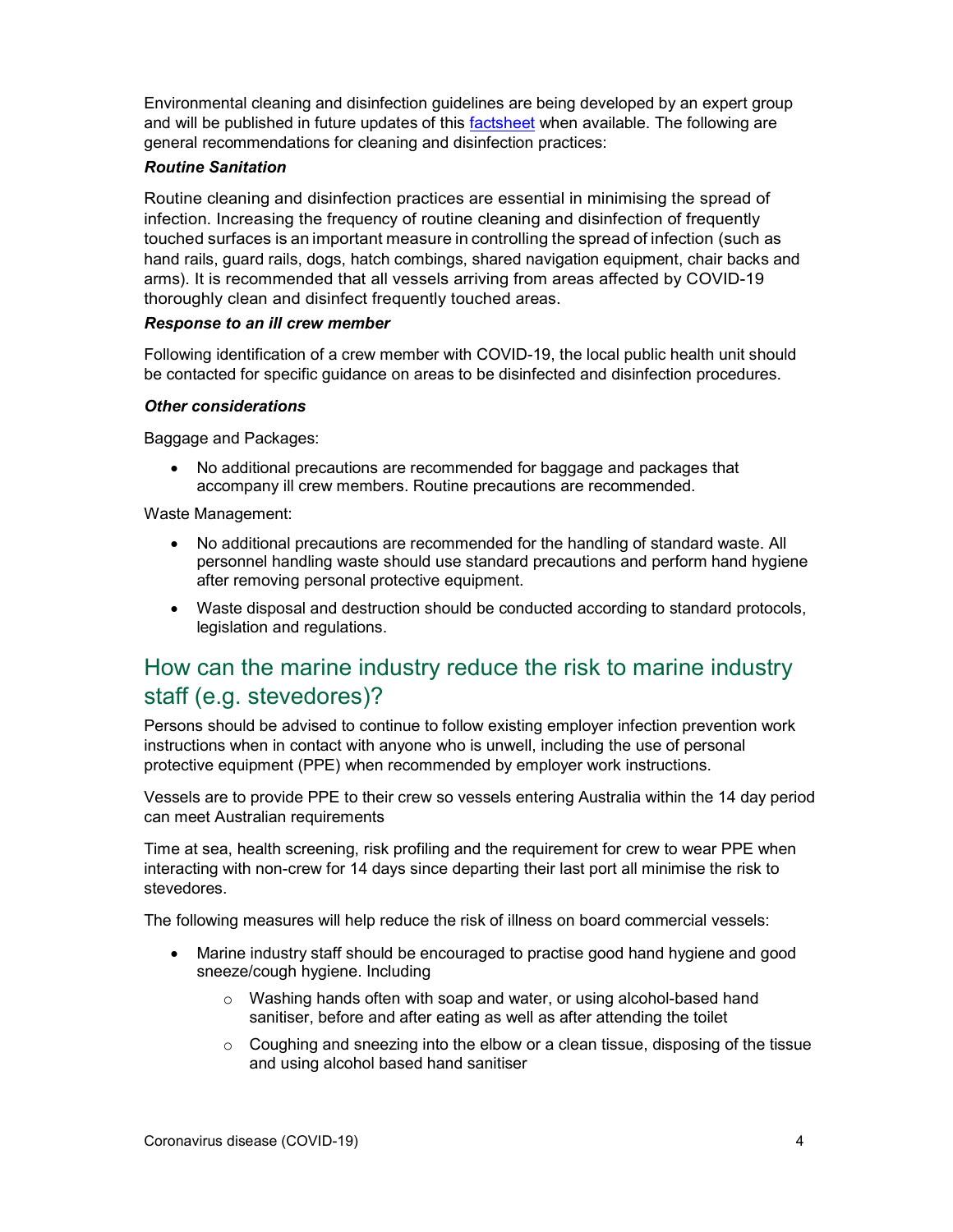- o If unwell, avoiding contact with others (staying more than 1.5 metres from people).
- Marine industry staff should be encouraged to avoid touching the face (mouth, eyes, and nose) with unwashed or gloved hands.
- Marine industry staff interacting wharf-side with crew from a vessel subject to additional COVID-19 isolation requirements should stay 1.5 metres or more away from crew
- All crew must remain on-board while a vessel with COVID-19 isolation requirements is berthed in Australia. Crew are permitted to conduct essential vessel functions at the port and must wear PPE while performing these functions.
- Crew must also wear PPE in public spaces on-board the vessel while non-crew members are on-board. Crew not performing essential work *must* isolate when noncrew members are on-board. Non-essential interactions with non-crew should be restricted.

### Are Australian marine industry staff (e.g. stevedores) subject to health screening and isolation requirements if they board a vessel with additional COVID-19 isolation requirements?

Australian marine industry staff are exempt from Australia's health screening and isolation requirements when the guidance in this document is followed.

If staff have been in contact with people with symptoms of COVID-19 while on board the vessel, staff should make themselves known to the biosecurity officer.

For the most current testing criteria, please visit the Department of Health's guidelines.

#### What should marine industry staff do if they develop symptoms after disembarking the vessel?

With appropriate precautions, it is extremely unlikely that any illness or symptoms marine industry staff develop will be related to this virus. If, however, marine industry staff become ill, they should inform their doctor or clinic when making an appointment that they have had some contact with people who may have had exposure to the virus that causes COVID-19.

They should also:

- Wash their hands frequently, with soap and water or alcohol-based hand rub
- Use good cough and sneeze hygiene cover their mouth and nose when coughing or sneezing and wash their hands afterwards, or use alcohol-based hand rub.
- Inform their supervisor of symptoms.

#### Other information

The Department of Health is closely monitoring the situation in collaboration with the World Health Organization and Australian states and territories.

#### Who should vessels contact if they need further advice?

For questions about the temporary ban on international cruise ships or travel restrictions:

Contact the Australian Border Force Border Operations Centre at +61 1300 368 126